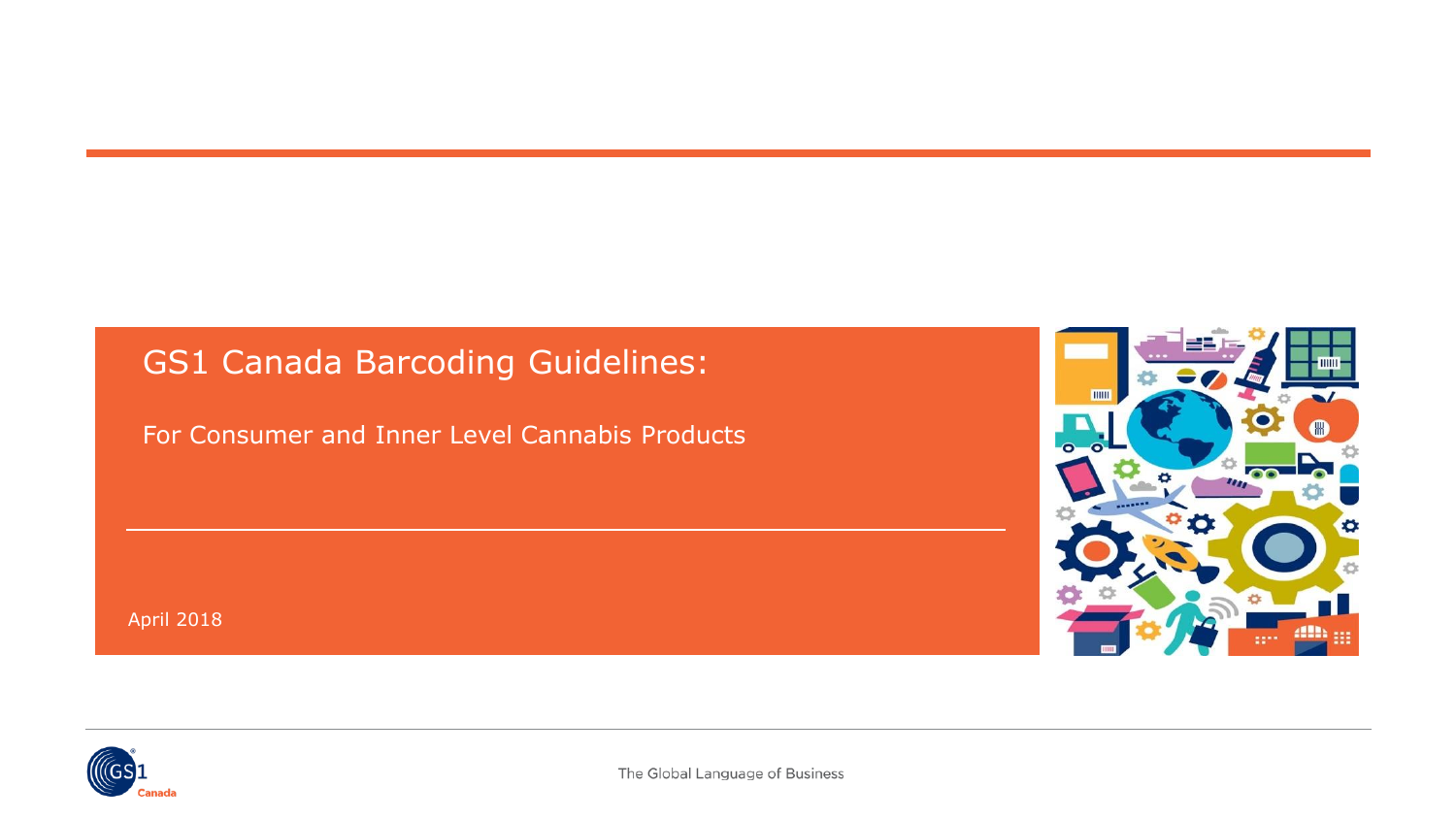[Key Standards for Cannabis](#page-3-0)

[GS1 Canada Company Prefix](#page-4-0)

[Assigning your Item Numbers](#page-7-0)

[Calculating Check Digits](#page-9-0)

[Recording your GTINs](#page-13-0)

[GS1 Application Identifiers](#page-14-0)

GS1 Databar [Extended & Stacked Extended](#page-15-0)

[Expiry Date & Lot/Batch Numbers](#page-16-0)

[Human Readable Interpretations](#page-17-0)

[Printing your Barcodes](#page-19-0)

Next Steps

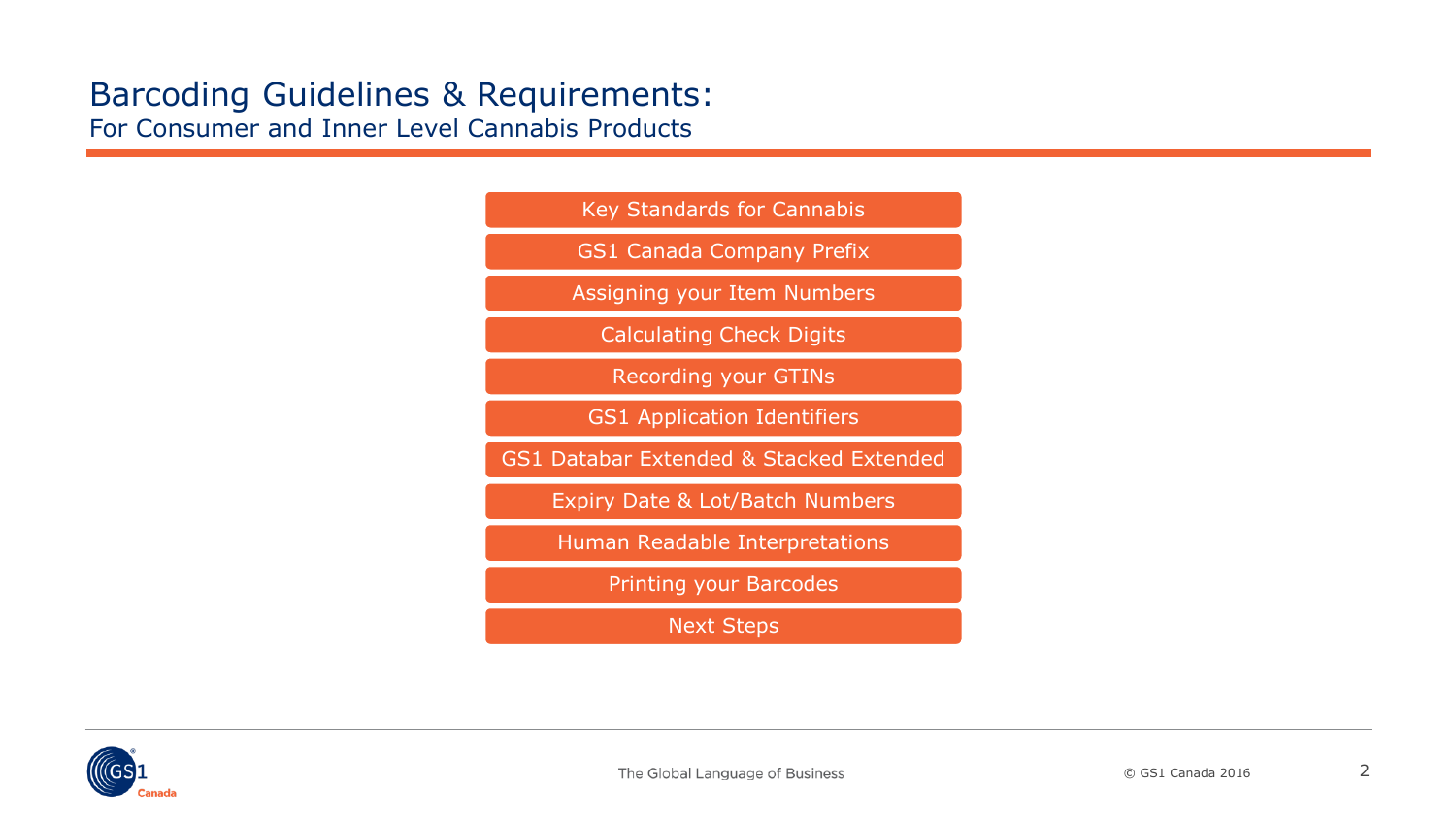The information contained within GTINs and other GS1 identifiers are based on global standards. GS1 barcodes are the only globally recognized barcode. Using global standards means your GS1 barcodes can be used all over the world, across multiple sectors and industries.

#### **More than 6 billion GS1 barcodes**

are scanned around the world every day



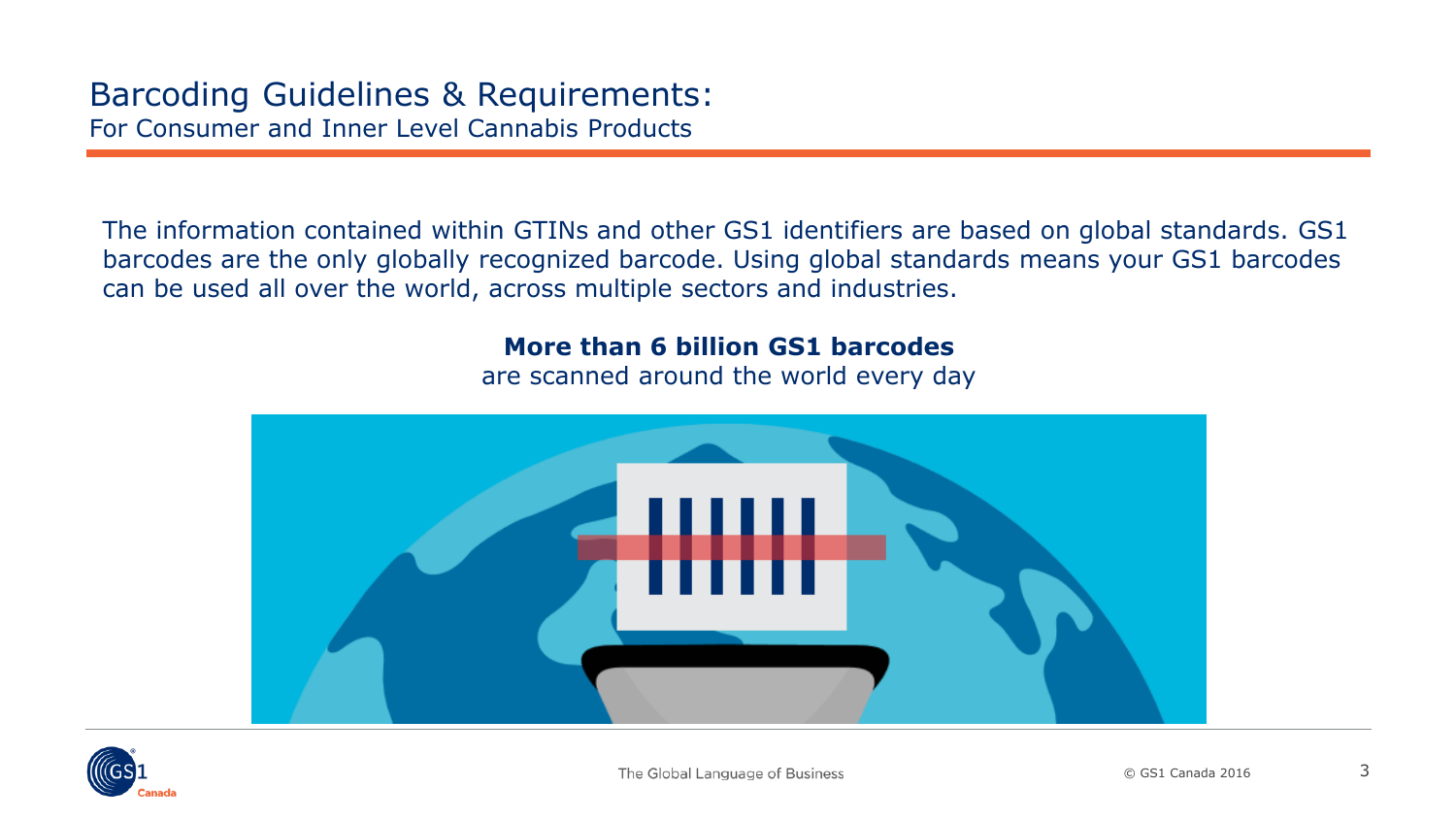# <span id="page-3-0"></span>Key Standards for Barcoding Cannabis

All Cannabis suppliers must go through **[GS1](https://www.gs1.org/)** to secure their barcode symbology and use the following format for Inners and the Retail Pack providing each package level with a unique barcode.

The product size variants will also need their own barcodes ex. 1g, 3.5g, 7g, 14g, etc.

(IIIIIIII

(IIIIIIII

(||||||||

There should be no truncation of any of the barcodes on any level of packaging.

(IIIIIII

All products purchased by the OCS must have a retail barcode that scans at first pass through the register.

**ANTINI** 

Barcodes must be clear, legible, scannable, and display the human readable numeric code located beneath or beside the barcode.

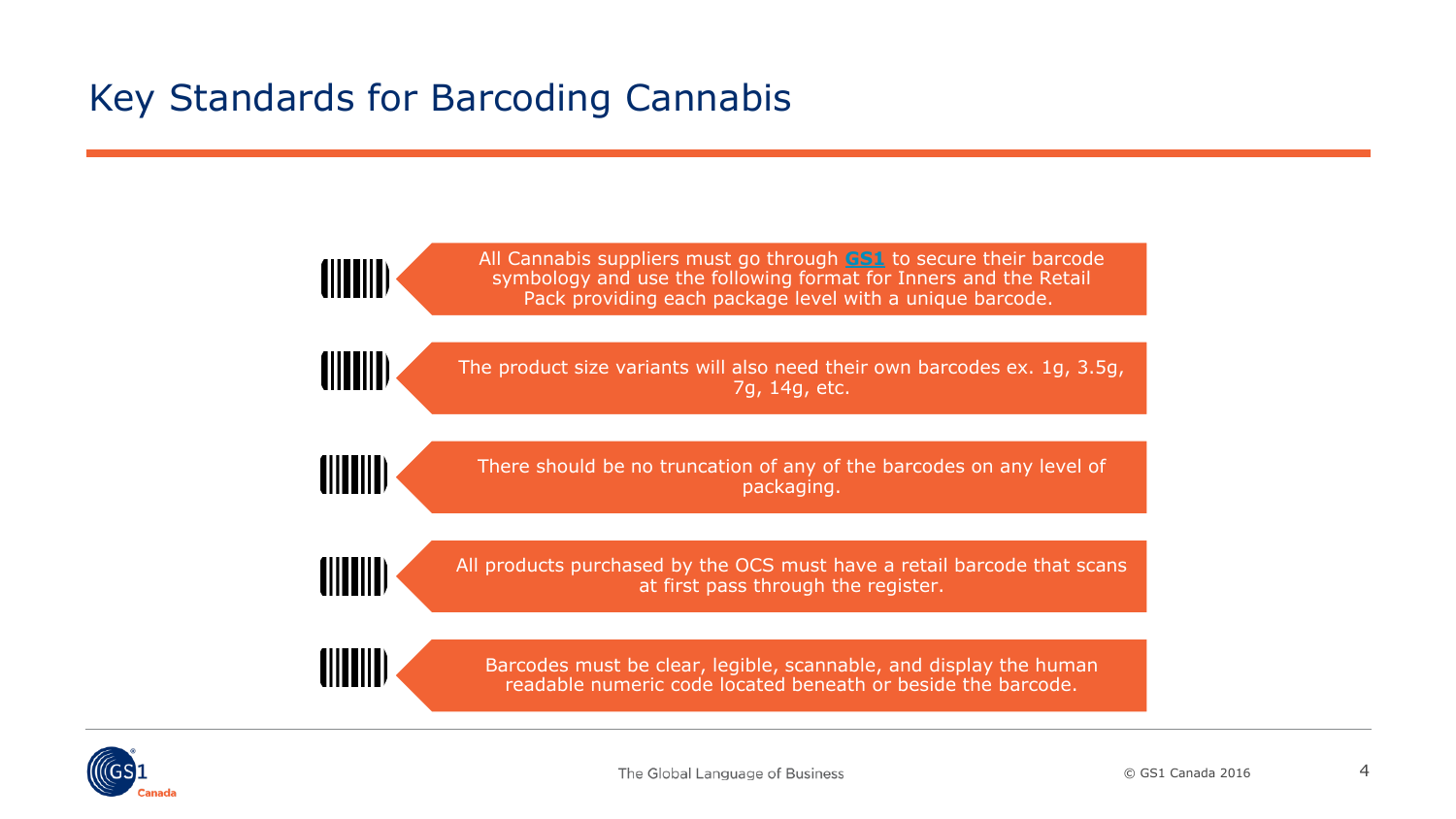## <span id="page-4-0"></span>GS1 Company Prefix

The first part of most barcodes features your unique Company Prefix, a set of numbers common to all the GTINs you produce. The second part refers to a specific product variation. You will need one barcode for each of your products and another barcode for each packaging format, such as pallet or

case.



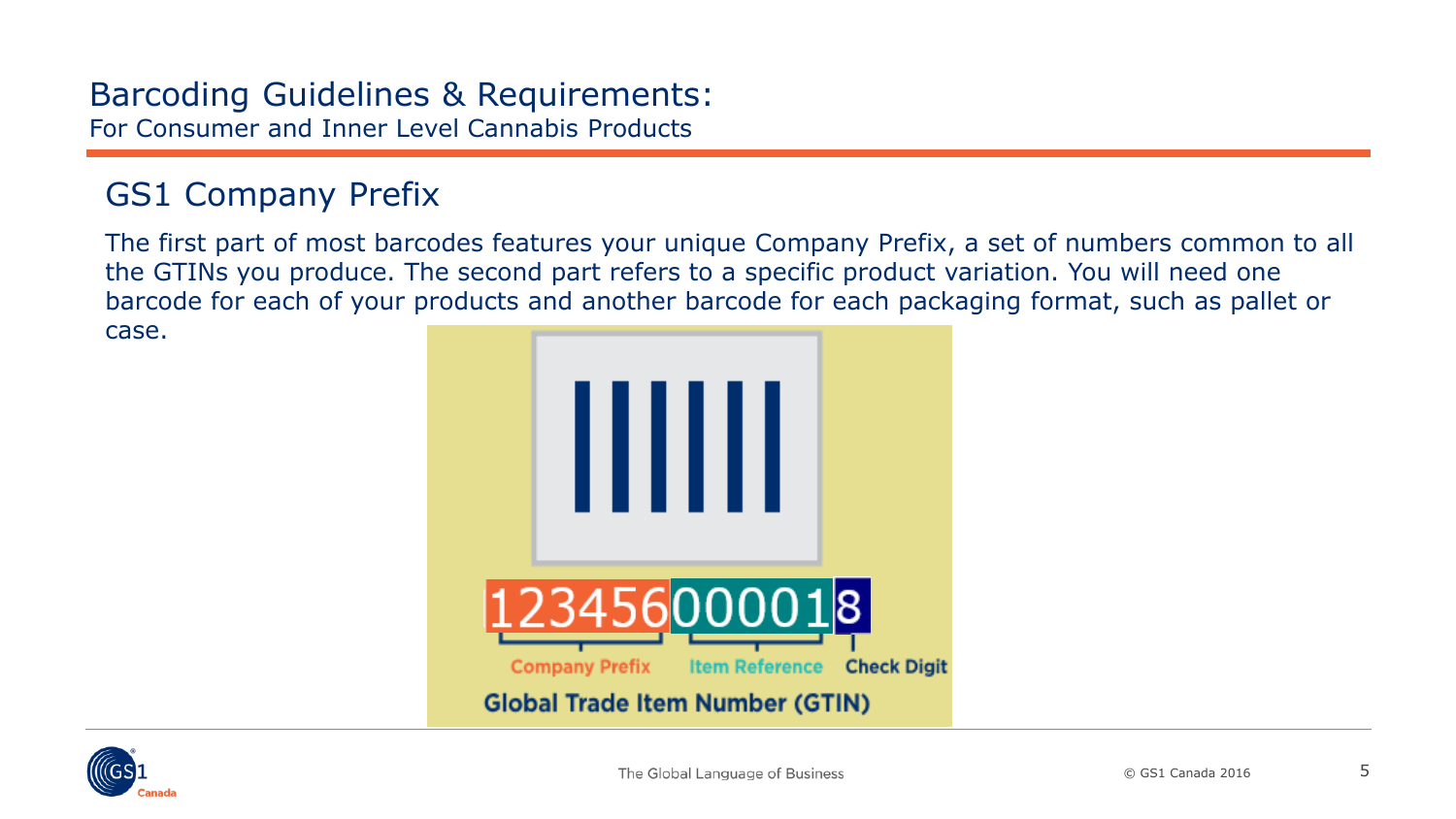# GS1 Company Prefix



The Global Language of Business

Once you have successfully registered, you will receive your company prefix and company prefix license. This globally unique prefix will begin your barcode numbers and represent your company globally throughout the supply chain.



#### **Annual GS1 Canada Licence**

This document certifies that

Steve's Cannabis Co.

has exclusive rights to use the following globally-unique Company Prefix(es) below to create Global Trade Identification Numbers in accordance with the terms and conditions of the GS1 Canada Licence Agreement. Demonstrator with the prediction of the term of the contract of the contract of the contract of the contract of the contract of the contract of the contract of Canada standards and a full range of value-added services (G3) Certification - Pharmaceutical

GS1 Canada Company Prefix(es):  $123456$ 

Legal Entity Global Location Number (GLN) 0123456000018

Expires: April 20, 2019

GS1 Canada 1500 Don Mills Road Suite 800 Toronto, Ontario **M3B 3K4** T 416 510 8039 1800 567 7084 www.gs1ca.org

This Annual GS1 Canada Licence is for the sole use of the subscriber named on this licence. Transfer of numbers formed from this prefix to other companies is prohibited, including but not limited to selling, renting, leasing or donating all or a portion of these numbers. The licence<br>to this prefix is valid for as long as the company named is a subscriber of G

This licence and its associated schedules remain the property of GS1 Canada

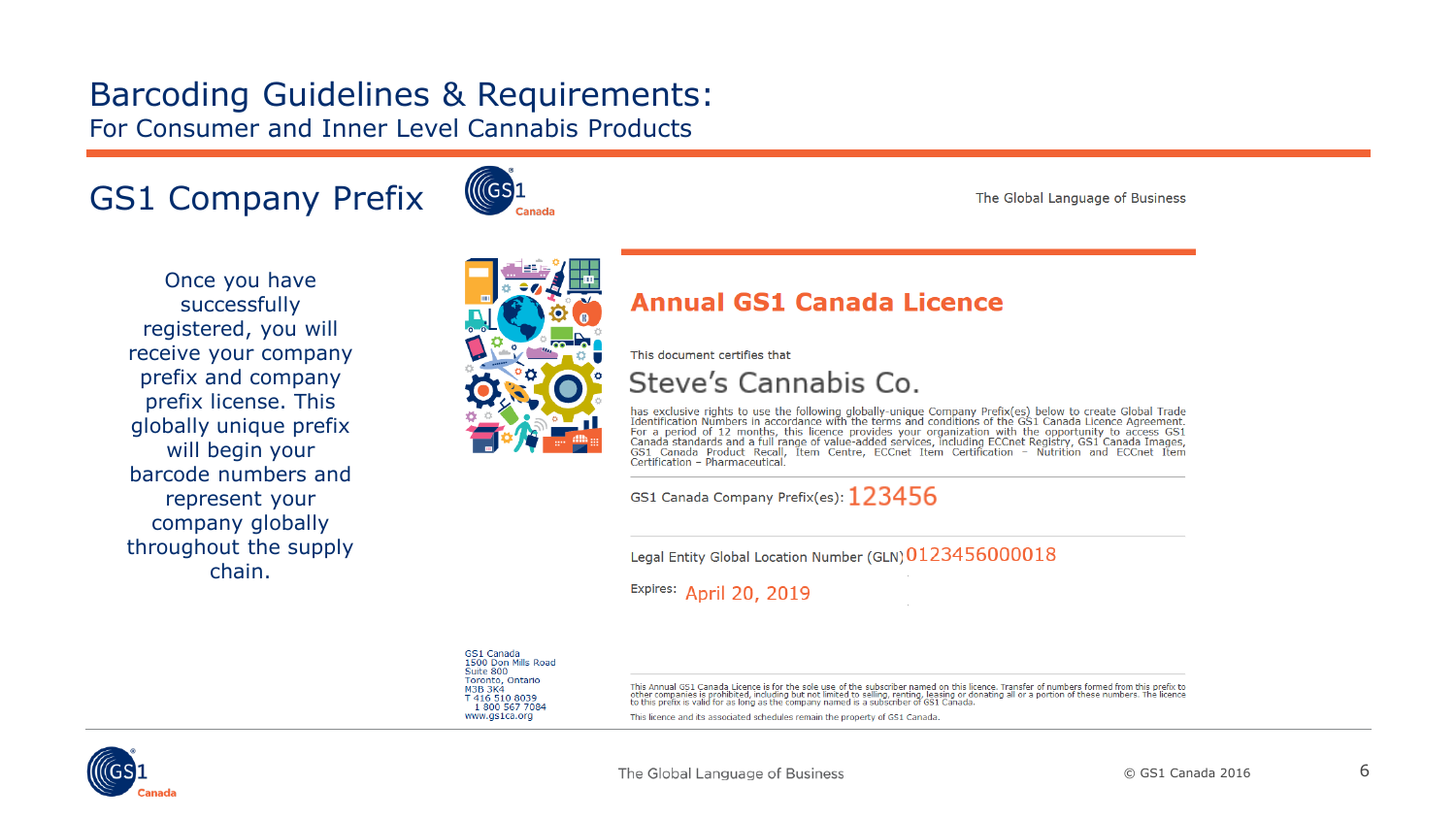## GS1 Company Prefix

GS1 Canada's Barcode Prefixes vary in length from 6-9 digits. The prefix length determines how many GTINs can be created using each prefix.

| <b>Prefix Length</b> | <b>GTINS</b>  | <b>Item Numbers</b> |  |  |
|----------------------|---------------|---------------------|--|--|
| 6 Digits             | 100,000 items | 00000-99,999        |  |  |
| 7 Digits             | 10,000 items  | 0000-9,999          |  |  |
| 8 Digits             | 1,000 items   | 000-999             |  |  |
| 9 Digits             | 100 items     | $00 - 99$           |  |  |

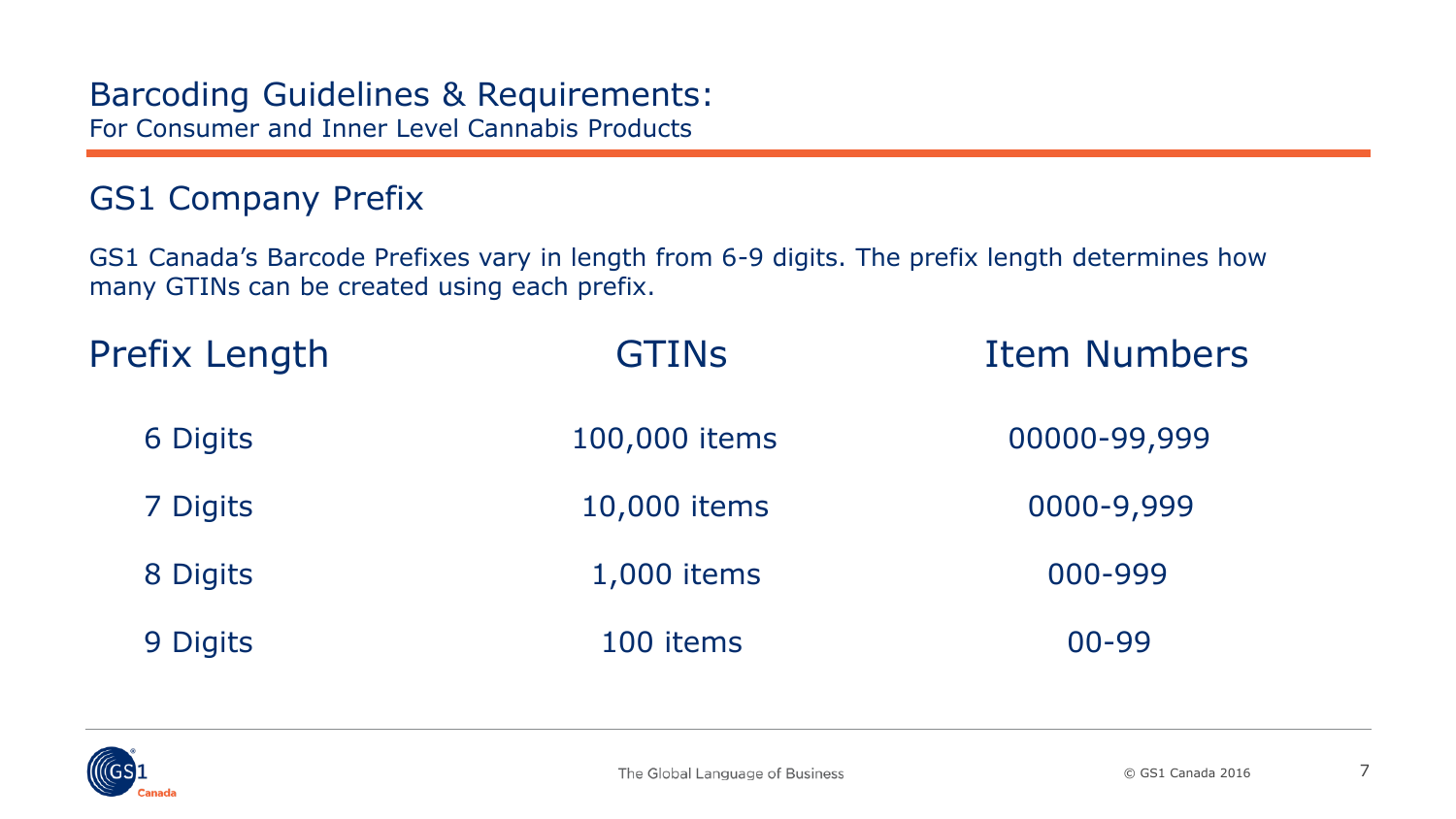### <span id="page-7-0"></span>Assigning your Item Numbers – Each(base) or Consumer Level Items.

Each strain variation, quantity or size variation will require its own unique GTIN. An example using a 6 digit prefix for Point of Sale items would be below:

Strain  $A - 1$  gram = Item number 00001 Strain  $A - 3.5$  grams = Item number 00002 Strain  $A - 7$  grams = Item number 00003 Strain  $A - 14$  grams = Item number 00004

Strain  $B - 1$  gram = Item number 00005 Strain B – 3.5 grams = Item number  $00006$ Strain  $B - 7$  grams = Item number 00007 Strain  $B - 14$  grams = Item number 00008



\*If you are selling edibles or oils etc. flavor would also be a variant that would require a unique GTIN.

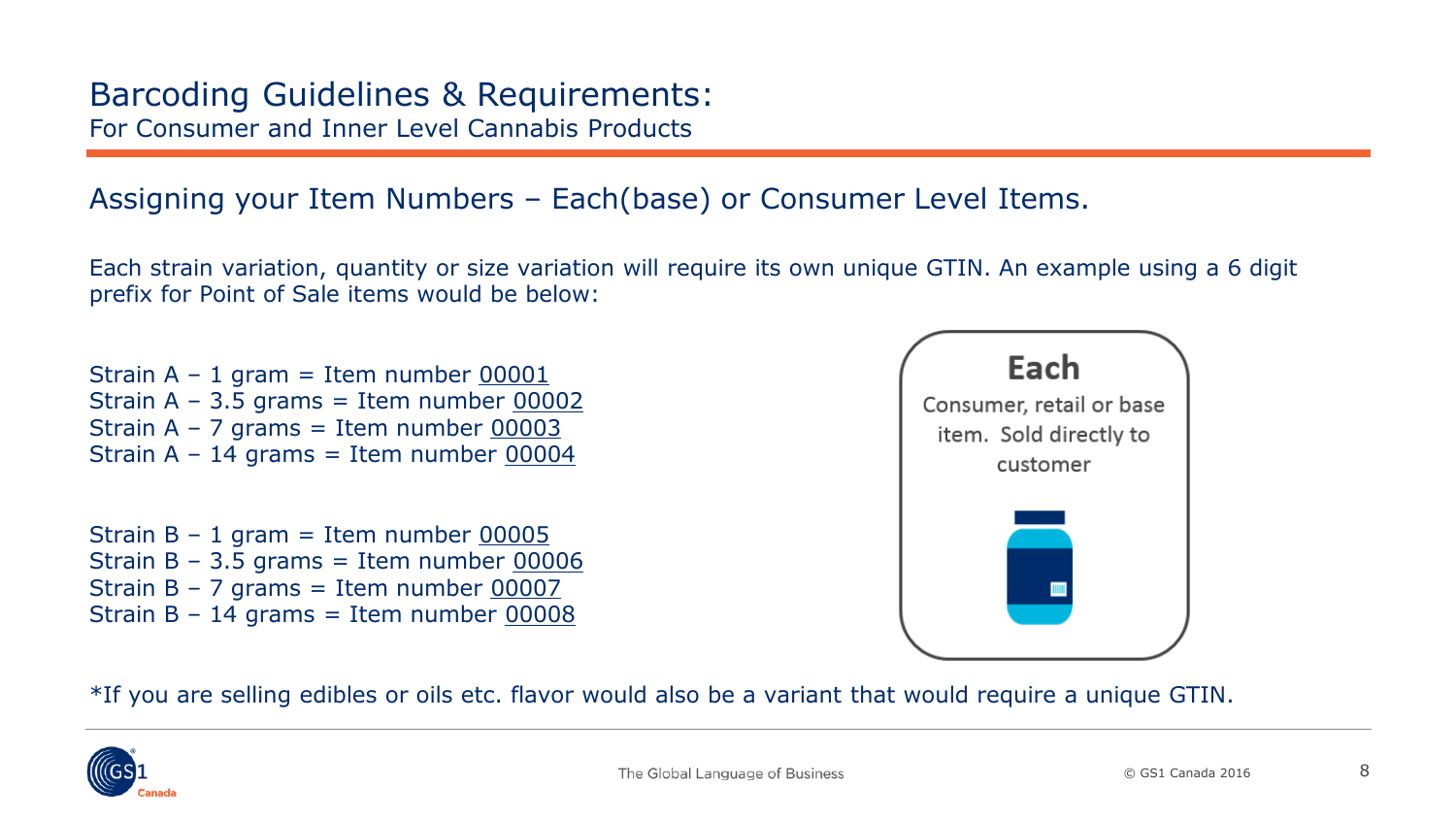### Assigning your Item Numbers – Inner packaging

Each strain variation, quantity or size variation will require its own unique GTIN. An example using a 6 digit prefix for inner pack items ( 6 packs, 12 packs, 20 packs etc.) would be below:

Strain  $A - 1$  gram  $X$  12 packs = Item number 00010 Strain A – 3.5 grams  $X$  12 packs = Item number  $00011$ Strain A – 7 grams  $X$  12 packs = Item number 00012 Strain A – 14 grams  $X$  12 packs = Item number 00013

Strain B – 1 gram X 20 packs = Item number  $0.0014$ Strain B – 3.5 grams  $X$  20 packs = Item number 00015 Strain B – 7 grams  $X$  20 packs = Item number 00016 Strain B – 14 grams  $X$  20 packs = Item number 00017



\*If you are selling edibles or oils etc. flavor would also be a variant that would require a unique GTIN.

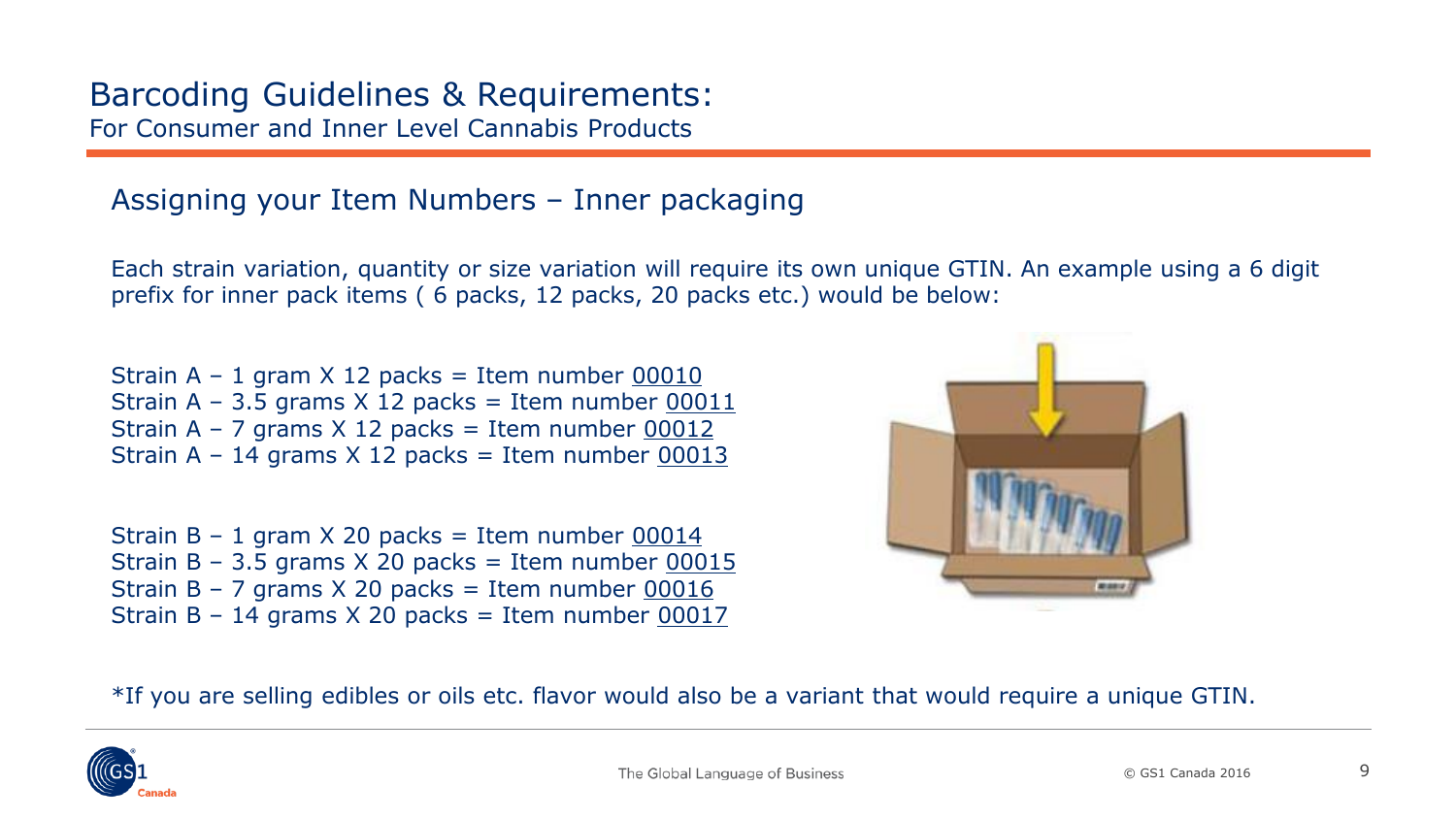<span id="page-9-0"></span>Calculating your Check Digits

You can now use your company prefix and item number to represent your items. The final step is to figure out each items **check digit**. The last digit of a barcode number is a computer generated check digit which makes sure the barcode is correctly composed.

Strain A - 1q – 1g 12345600001 **?** Strain A – 3.5g 12345600002 **?** Strain B – 1g 12345600005 **?** Strain B – 3.5g 12345600006 **?**



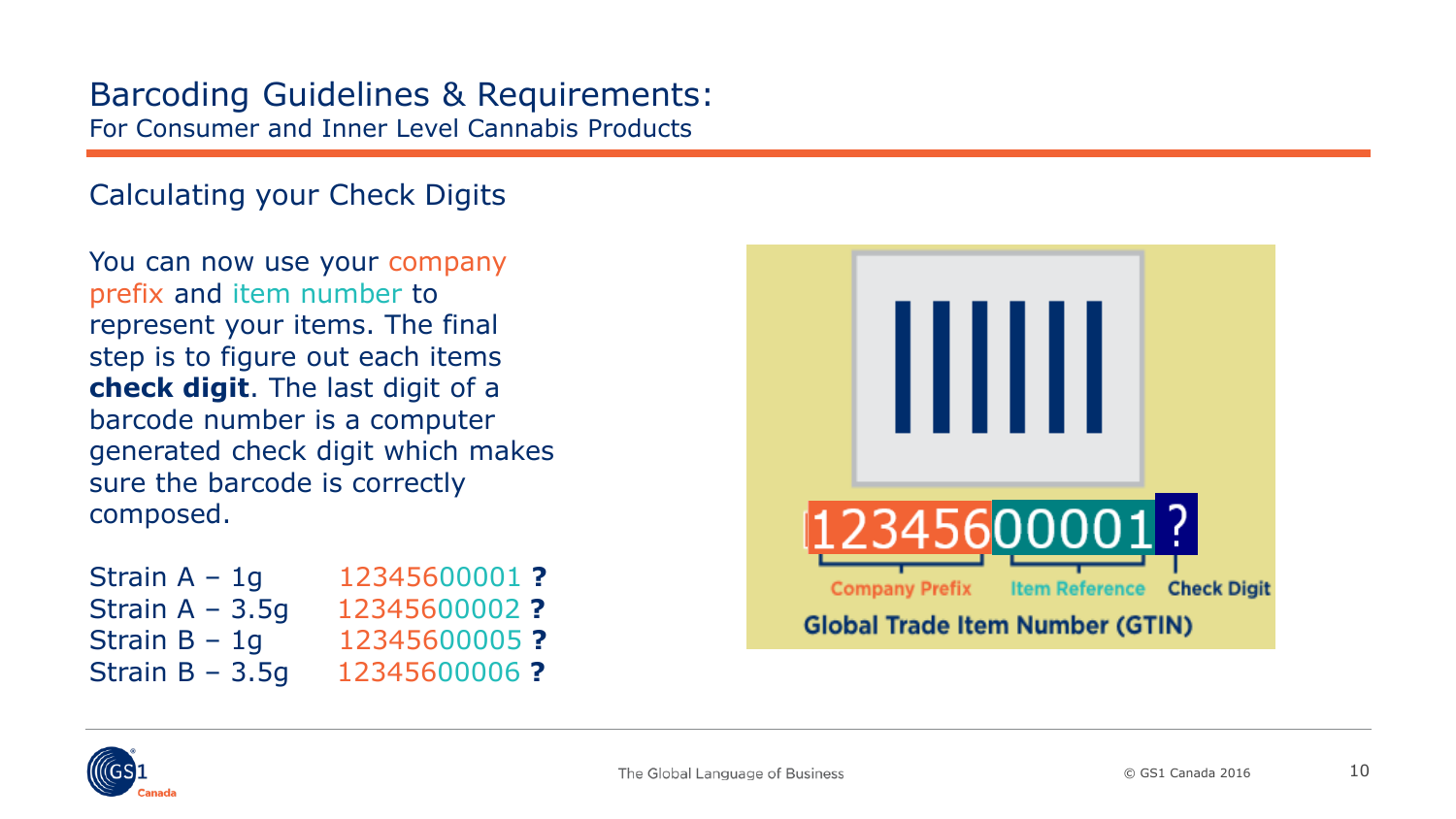### Calculating your Check Digits

Click this link to access the Check Digit Calculator **- <https://www.gs1.org/services/check-digit-calculator>** 

Ex. Strain A – Quantity - 1g 12345600001?

Enter your company prefix, followed by the item number and click calculate.

#### Calculate a check digit

| GS1 key without check digit<br>12345600001             | Calculate another check digit ><br>Calculate                           |
|--------------------------------------------------------|------------------------------------------------------------------------|
| 123456000018<br><b>Your Check Digit</b><br>See this in | You've entered 11 digits, this corresponds with<br>the GTIN-12 format. |
| Copy this key<br>GTIN 14 format                        |                                                                        |

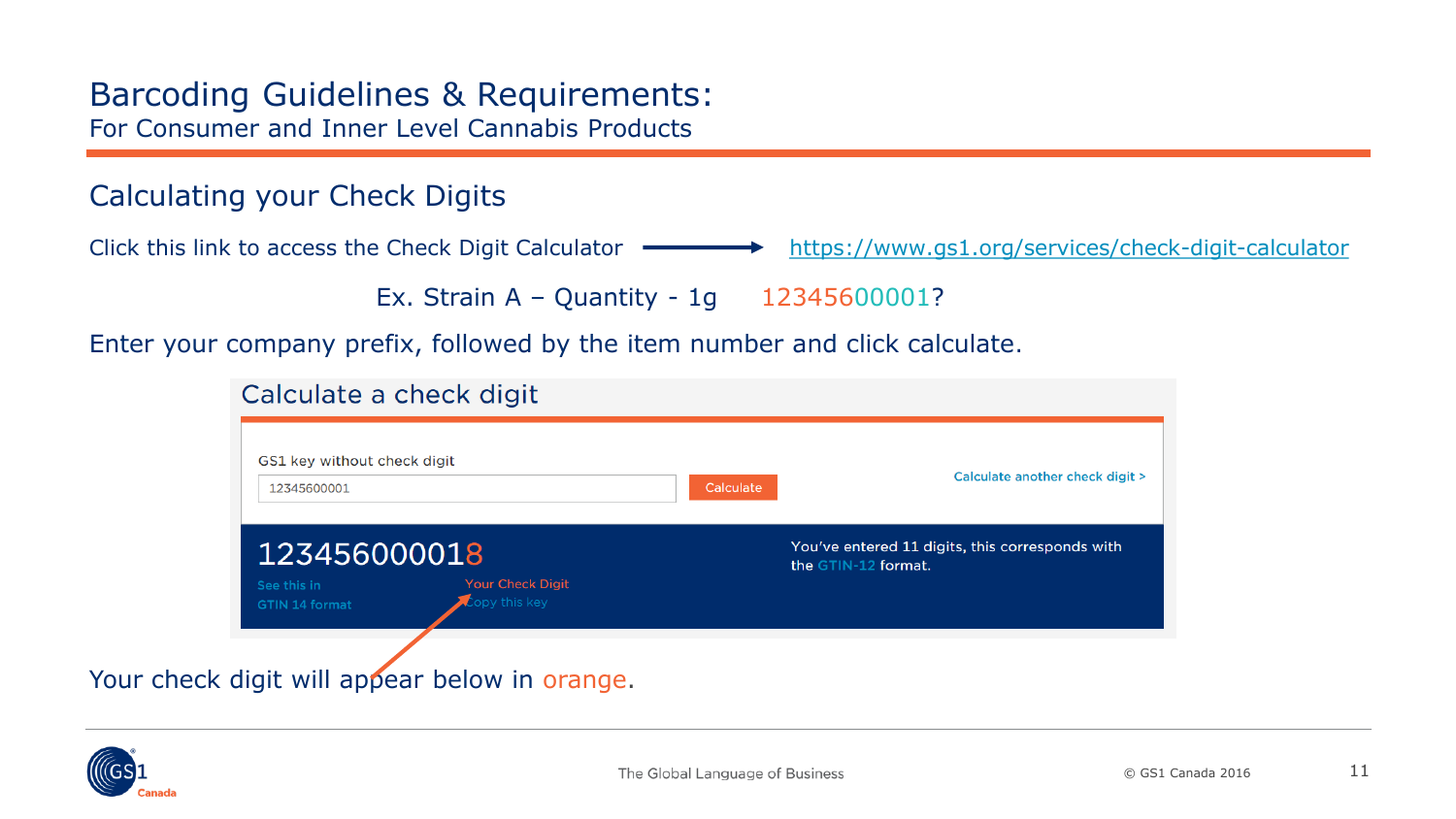### Calculating your Check Digits

Continue the process for all Cannabis product for your company. Remember that each strain, product size variant, flavor etc. will require its own unique GTIN.

| Strain $A - 1q$   | 123456000018 |
|-------------------|--------------|
| Strain $A - 3.5q$ | 123456000025 |
| Strain $B - 1q$   | 123456000056 |
| Strain $B - 3.5q$ | 123456000063 |



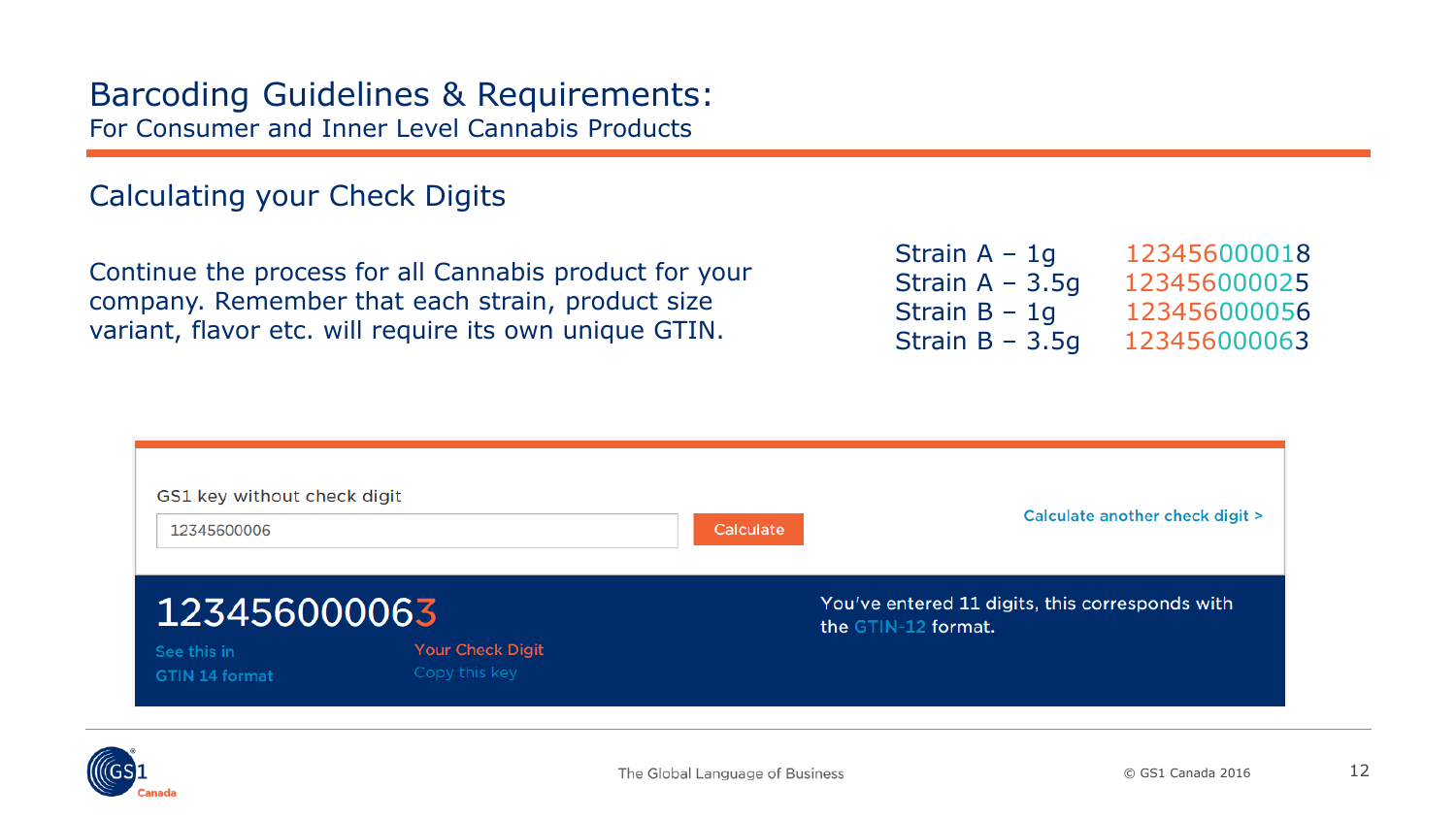The GS1 Databar Expanded & Databar Expanded Stacked require 14 digits when printing the barcode graphic.

Adding 2 space filler 0's in front of your GS1 Canada issued prefix will allow your 12 digit GTIN to be printed in the required Databar formats. This will not affect your check digits.



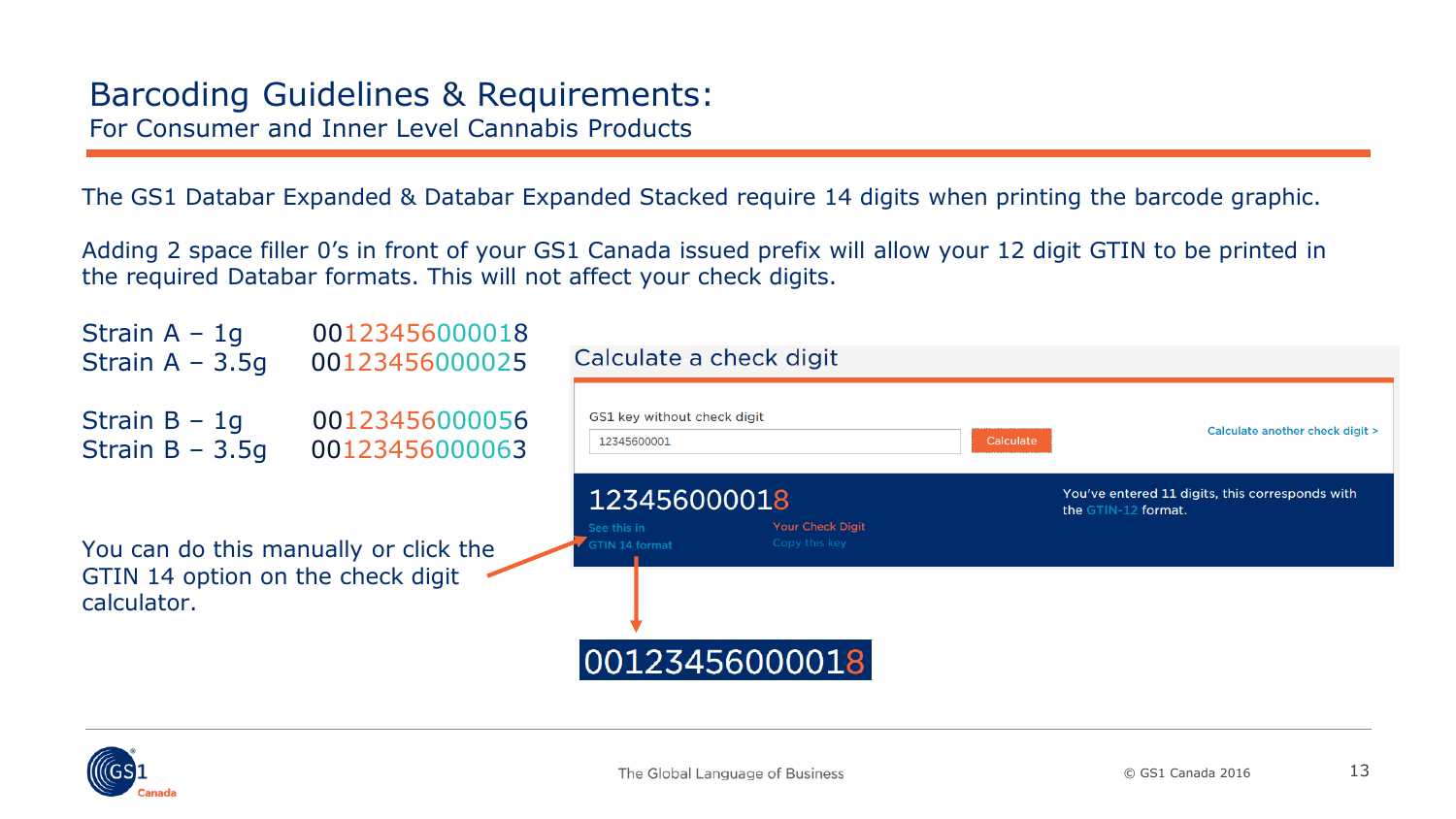### <span id="page-13-0"></span>Recording and tracking your allocated GTINs

We recommend keeping an excel file to keep track of your assigned GTINs and the corresponding product.

In healthcare and pharmacy, the rules for how GTINs are allocated to products and how they are used are slightly different to other sectors. Products in healthcare and pharmacy are given what is known as a permanent GTINs. Permanent GTINs never expire. Each GTIN will always correspond to its original product, no matter how long it has been since that product was manufactured. This enables traceability of all medical products back to the patients that have used them.

| C                | D                           | t               | ۲                    | G             |                    |                       | ĸ                |
|------------------|-----------------------------|-----------------|----------------------|---------------|--------------------|-----------------------|------------------|
| <b>Category</b>  | THC / CBD<br><b>Content</b> | Sativa / Indica | <b>Filler Digits</b> | <b>Prefix</b> | <b>Item Number</b> | Check<br><b>Digit</b> | <b>Full GTIN</b> |
| <b>Dried Bud</b> | $18-19\% / < 1\%$           | <b>Hybrid</b>   | 00                   | 123456        | 00001              | 8                     | 123456000018     |
| <b>Dried Bud</b> | $18-19\% / < 1\%$           | <b>Hybrid</b>   | 00                   | 123456        | 00002              | 5                     | 123456000025     |
| <b>Dried Bud</b> | $18-19\% / < 1\%$           | <b>Hybrid</b>   | 00                   | 123456        | 00003              | $\overline{2}$        | 123456000032     |
| <b>Dried Bud</b> | 18-19% / <1%                | <b>Hybrid</b>   | 00                   | 123456        | 00004              | 9                     | 123456000049     |
|                  |                             |                 |                      |               |                    |                       |                  |
| <b>Dried Bud</b> | $16 - 18\% / < 1\%$         | <b>Sativa</b>   | 00                   | 123456        | 00005              | 6                     | 123456000056     |
| <b>Dried Bud</b> | $16 - 18\% / < 1\%$         | <b>Sativa</b>   | 00                   | 123456        | 00006              | 3                     | 123456000063     |
| <b>Dried Bud</b> | $16 - 18\% / < 1\%$         | <b>Sativa</b>   | 00                   | 123456        | 00007              | $\bf{0}$              | 123456000070     |
| <b>Dried Bud</b> | $16 - 18\% / < 1\%$         | <b>Sativa</b>   | 00                   | 123456        | 00008              | $\overline{7}$        | 123456000087     |
|                  |                             |                 |                      |               |                    |                       |                  |
| Oils/Tinctures   | $16 - 18\% / 1\%$           | Indica          | 00                   | 123456        | 00009              | 4                     | 123456000094     |
| Oils/Tinctures   | $16 - 18\% / < 1\%$         | Indica          | 00                   | 123456        | 00010              | $\bf{0}$              | 123456000100     |
|                  |                             |                 |                      |               |                    |                       |                  |
| Oils/Tinctures   | $0-1\% / 12\%$              | <b>CBD</b>      | 00                   | 123456        | 00011              | $\overline{7}$        | 123456000117     |
| Oils/Tinctures   | $0-1\% / 12\%$              | <b>CBD</b>      | 00                   | 123456        | 00012              | 4                     | 123456000124     |
|                  |                             |                 |                      |               |                    |                       |                  |
| <b>Edibles</b>   | $3\% / 1\%$                 | Indica          | 00                   | 123456        | 00013              | $\mathbf{1}$          | 123456000131     |
| <b>Edibles</b>   | $3\% / 1\%$                 | Indica          | 00                   | 123456        | 00014              | 8                     | 123456000148     |
|                  |                             |                 |                      |               |                    |                       |                  |

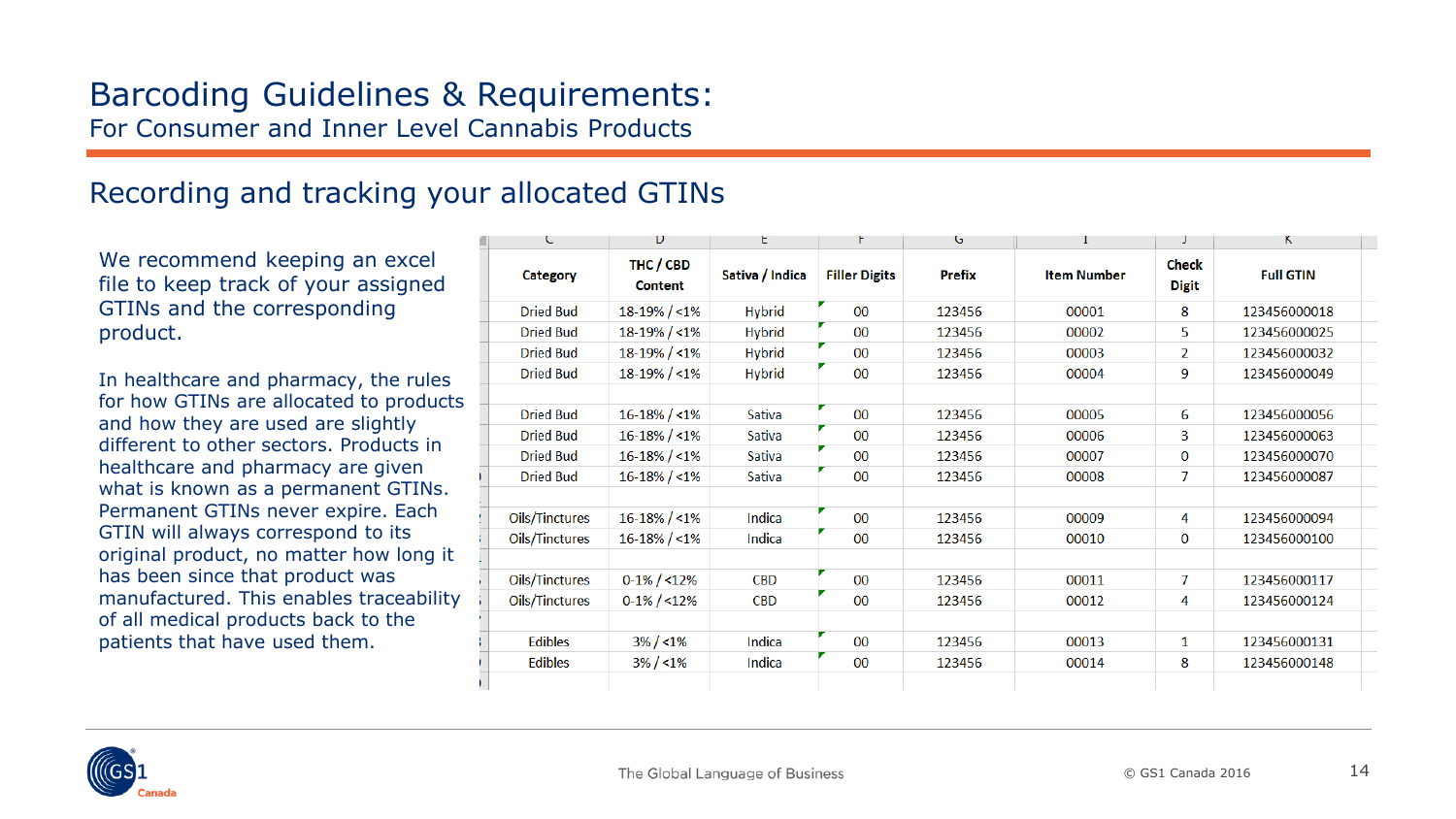### <span id="page-14-0"></span>GS1 Application Identifiers

GS1 Application Identifiers (AIs) are numeric prefixes used in barcodes to define the meaning and format of encoded data elements.

GS1 has defined over a 100 Application Identifiers (AIs). Each Application Identifier is a standard two, three, or four digit numeric code. For the full list of GS1 Application Identifiers and their definitions, please refer to section 3.2 of the [GS1 General Specifications.](https://www.gs1.org/standards/barcodes-epcrfid-id-keys/gs1-general-specifications)

For Cannabis products the following information and AI's are required:

 $(01)$  – GTIN  $(14 \text{ digits})$ 

(17) – Expiry Date (6 digits YYMMDD)

(10) – Lot/Batch (up to 20 alpha-numeric characters)

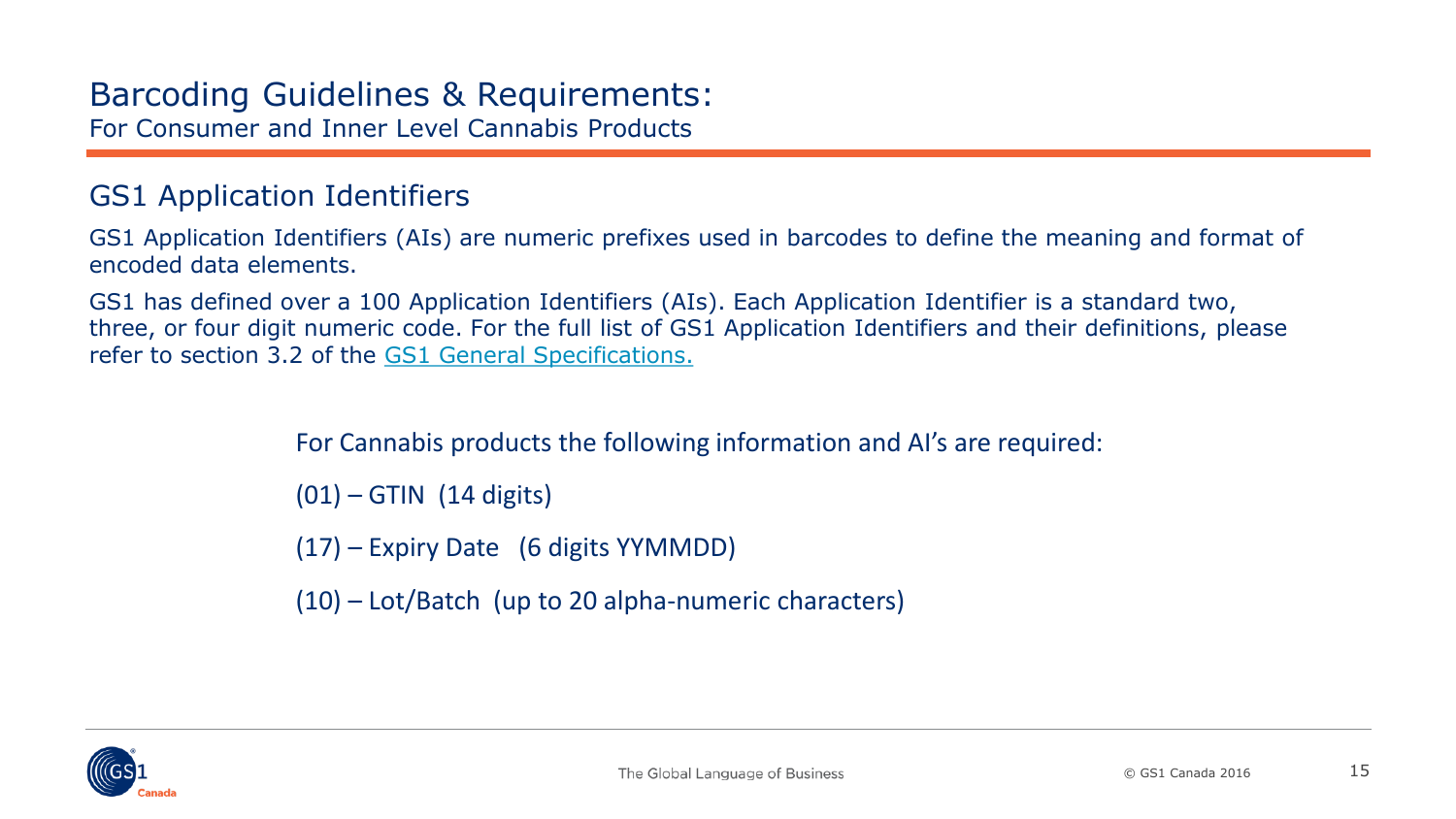### <span id="page-15-0"></span>GS1 Databar & GS1 Databar Extended

- $\checkmark$  The GS1 Databar Expanded & GS1 Databar Expanded Stacked allow additional data to be encoded including the LCBO/OCS mandatory information such as**:**
	- Expiry Date
	- Batch/Lot Number



## **GS1 DATABAR EXPANDED STACKED**

Up to 74 numeric or 41 alphabetic

✔ Stacked symbol with OMNI -Directional scanning



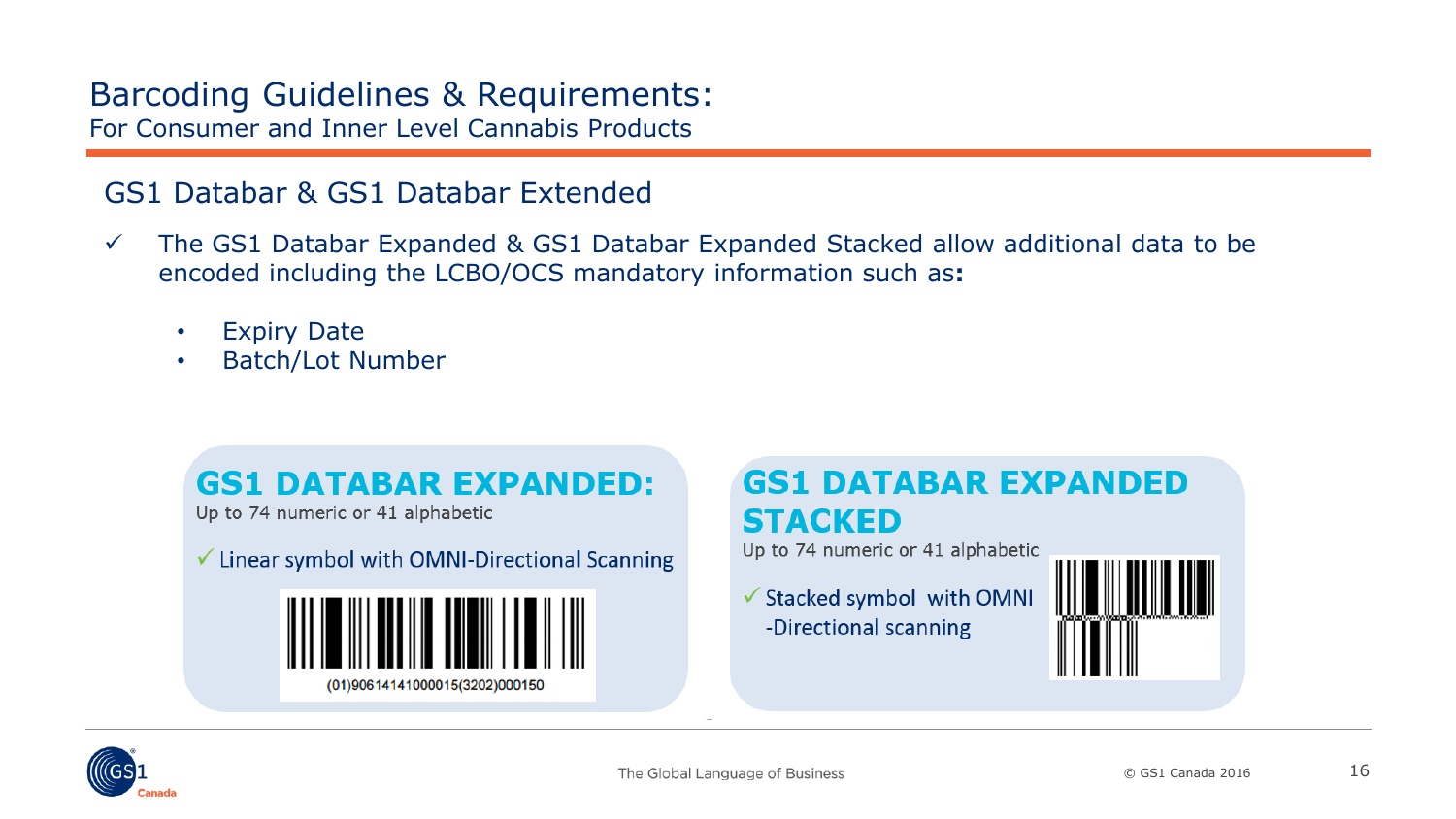<span id="page-16-0"></span>Expiry Date & Lot /Batch Number

The Lot Number will be an internal number for each batch/strain of Cannabis grown. This can be up to 20 alpha-numeric characters in length.

\* Expiry Date must be in YYMMDD format, as per GS1 Standards.

\* **If your product does not have an Expiry Date**, you will still need to keep the AI (Application Identifier) in the barcode symbology and replace the date with the default of **500723**.



\* Barcode symbol above is for example purposes only and will not scan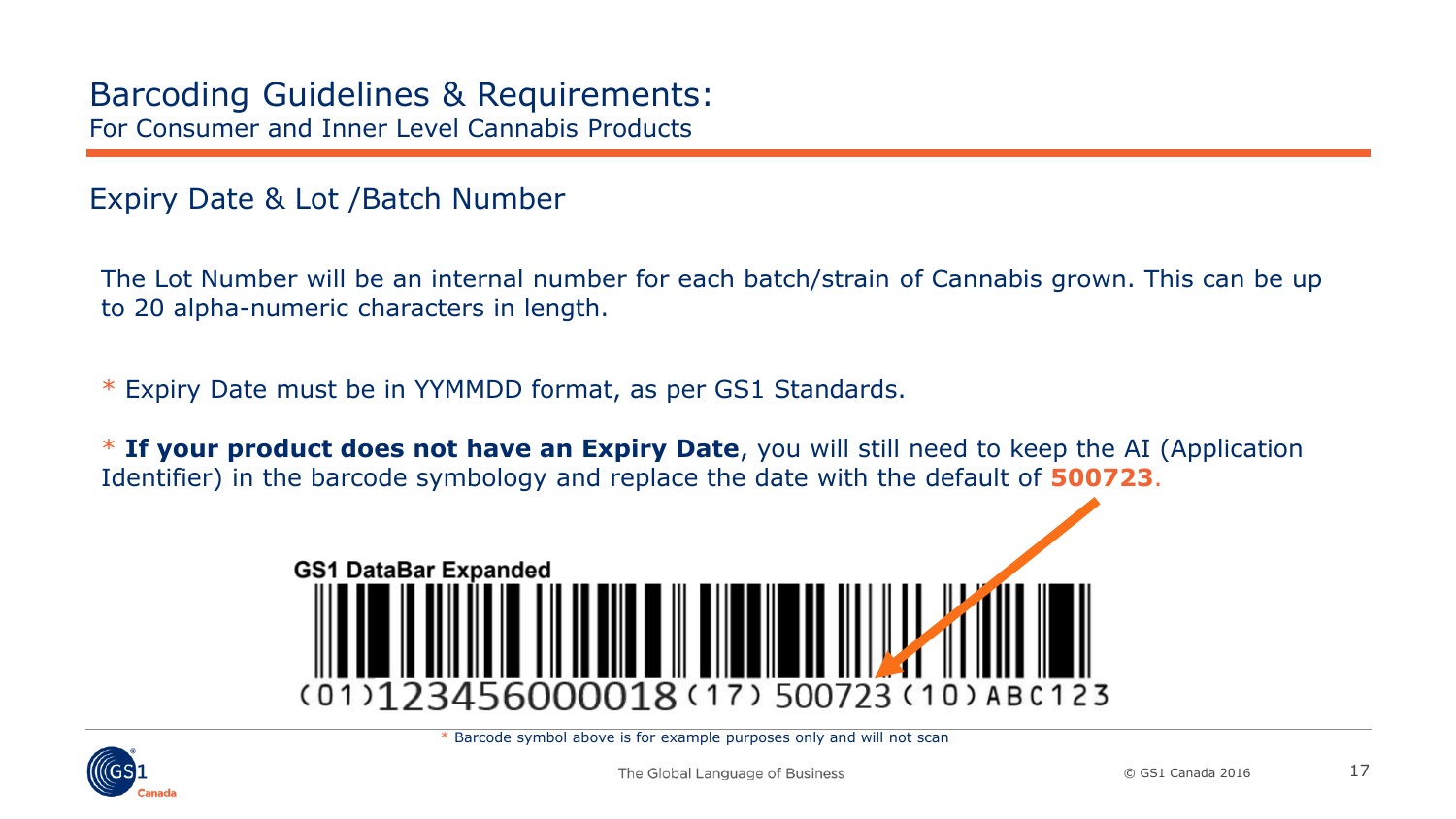### <span id="page-17-0"></span>Human Readable Interpretation

The GS1 standard requires that a textual representation is included under the barcodes to support human readable interpretation. In this text the AI codes must be placed in parentheses. Please note that the AIs are encoded in the barcode without parentheses. If the GS1 Databar cannot be read or scanned due to damage, the Human Readable text can be used as backup information.

Below is an example of a GS1 Databar Expanded with Human Readable Text that includes the following required AIs:



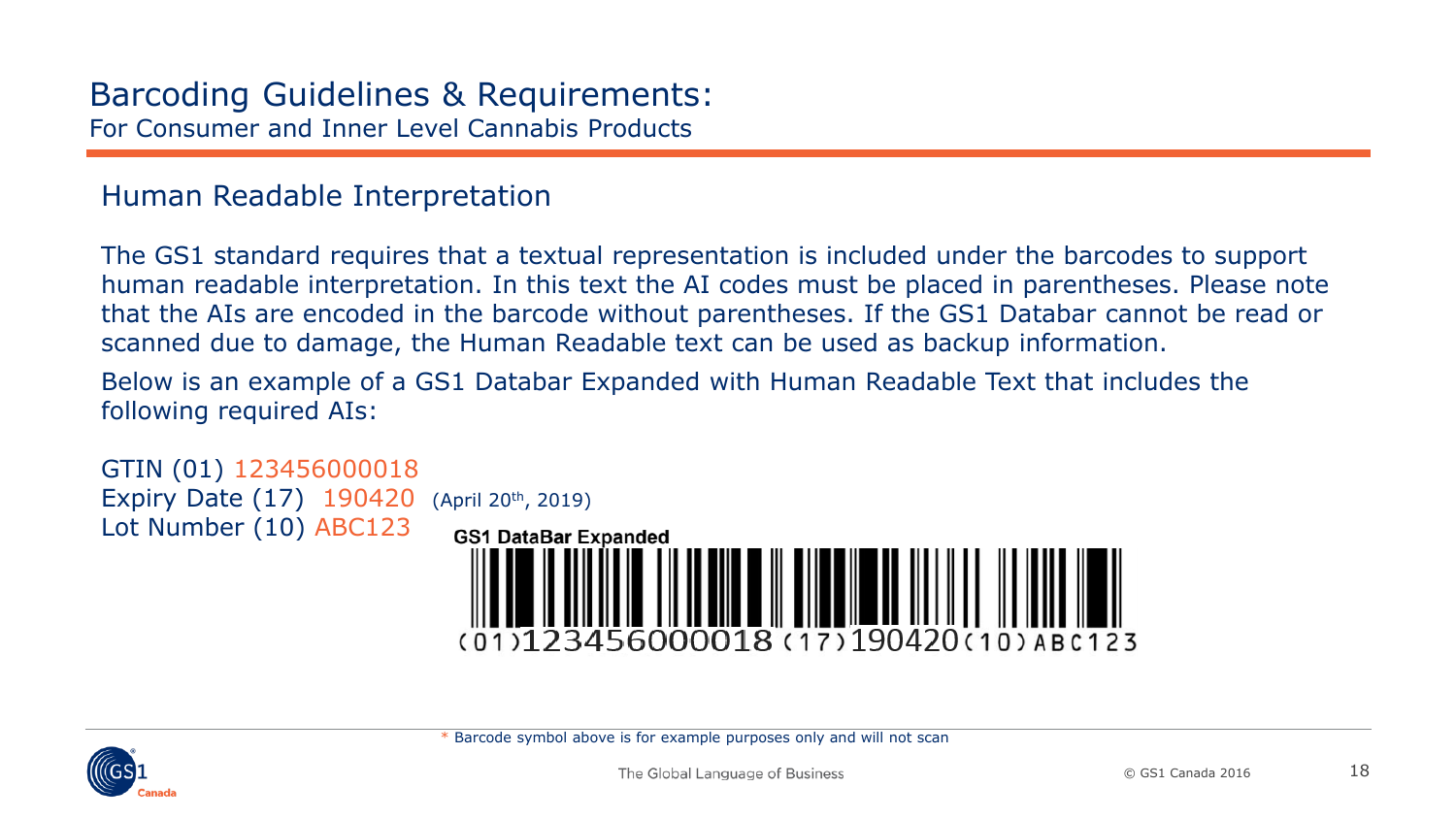You can now combine your product GTIN, expiry date and Lot numbers to complete your Global Trade Item Numbers with the required information for LCBO/OCS using GS1 application identifiers.

 $(01)$  – GTIN  $(14 \text{ digits})$ 

- (17) Expiry Date
- $(10)$  Lot/Batch

Strain A , 1 gram =(01)00123456000018(17)190420(10)ABC123 Strain A , 3.5 grams =(01)00123456000025(17)190420(10)ABC123 Strain B , 1 gram =(01)00123456000056(17)190420(10)CAN127 Strain B , 3.5 grams =(01)00123456000063(17)190420(10)CAN127

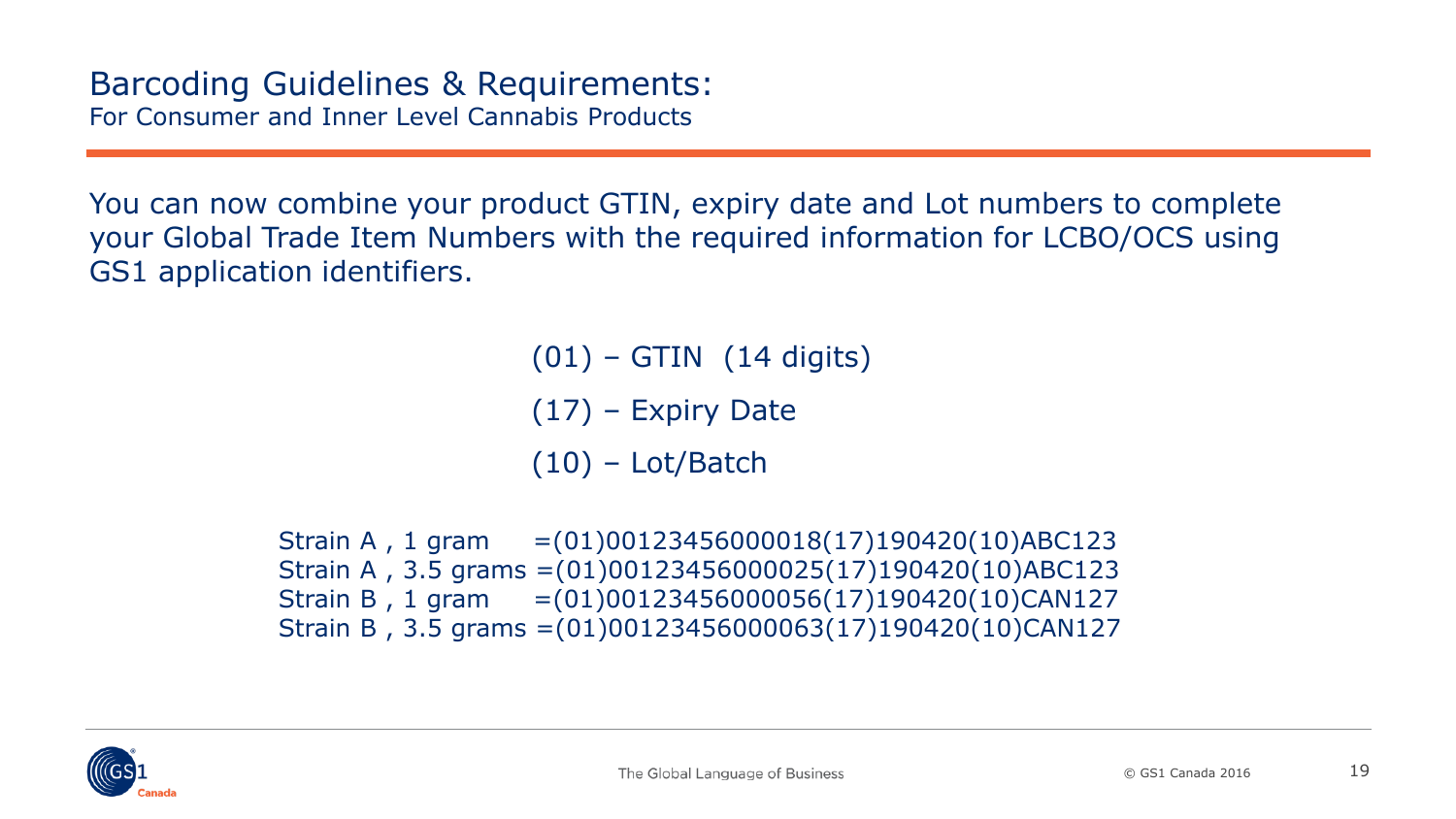# <span id="page-19-0"></span>Printing Your Barcodes

- $\checkmark$  You can [access Solution Providers for printing barcode symbols here](http://www.gs1ca.org/solutions/bcp.asp)
- $\checkmark$  Provide your printer with the GTINs you need printed and the type of barcode symbology to use:

(01)00123456000018(17)190420(10)ABC123 (01)00123456000025(17)190420(10)ABC123 (01)00123456000056(17)190420(10)CAN127 (01)00123456000063(17)190420(10)CAN127